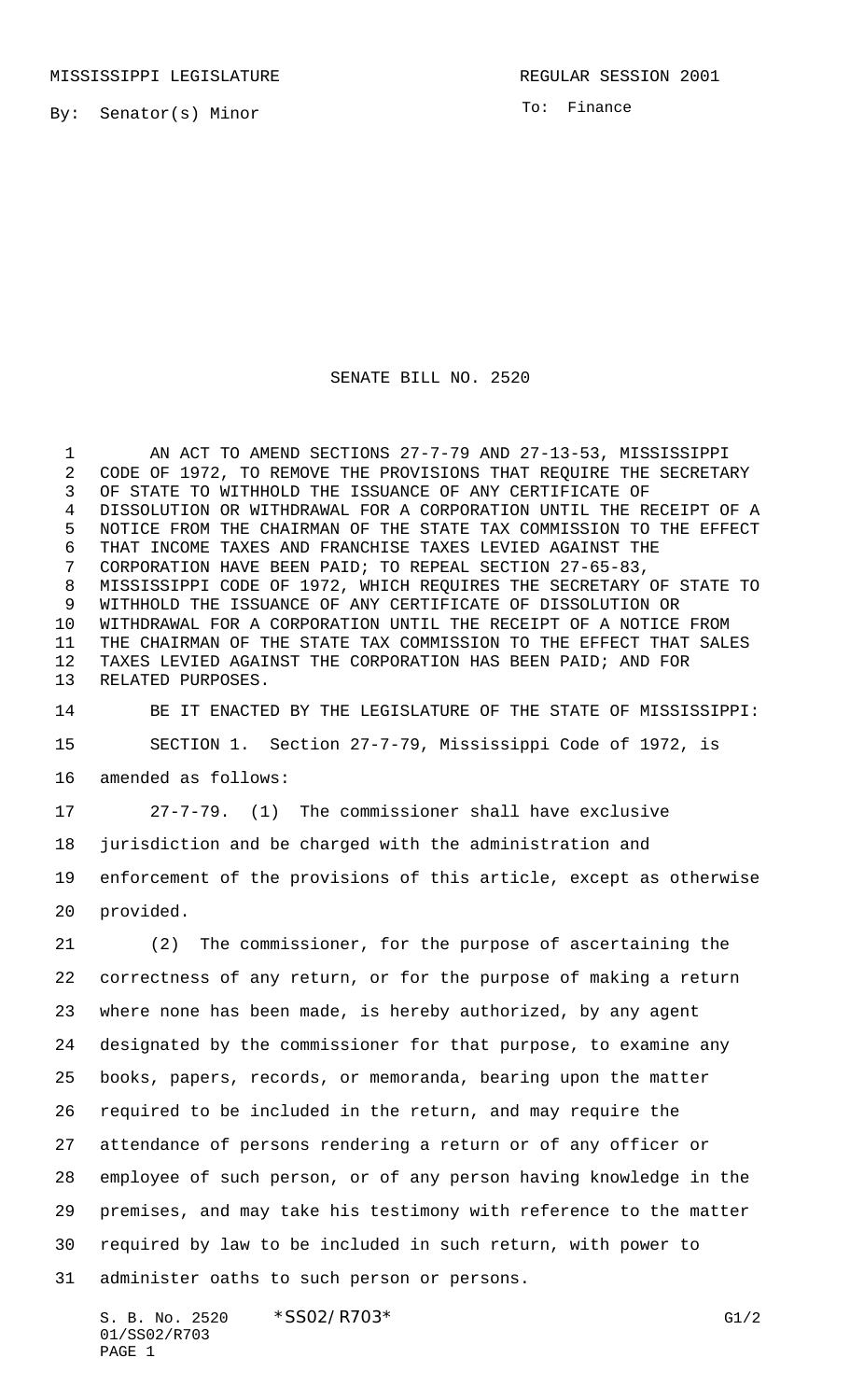(3) The commissioner is authorized to establish a board of review and to appoint certain qualified employees thereto. Said board of review shall, when established and appointments made thereto, have recognized status for the purpose of conducting hearings as required by the provisions of Section 27-7-71, Mississippi Code of 1972. The conclusions and order of such board shall require the approval of the commissioner before becoming final. In the case of an appeal to the State Tax Commission, a copy of the board's order shall be made available to all commissioners prior to the date of the hearing.

 (4) If any person summoned to appear under this article to testify, or produce books, papers, or other data, shall refuse to do so, the chancery court for the district in which such person resides shall have jurisdiction by appropriate process to compel such attendance, testimony, or production of books, papers or other data.

 (5) The commissioner, with the approval of the Governor, may appoint and remove such officers, agents, deputies, clerks and employees as he may deem necessary, such persons to have such duties and powers as the commissioner may, from time to time, prescribe. The salaries of all officers, agents, and employees employed by the commissioner shall be such as he may prescribe, with the approval of the Governor, not to exceed such amounts as may be appropriated by the Legislature, and the members of the commission and such officers, agents, and employees shall be allowed such reasonable and necessary traveling and other expenses as may be incurred in the performance of their duties, not to exceed the amount appropriated therefor by the Legislature.

S. B. No. 2520 \*SS02/R703\* 01/SS02/R703 PAGE 2 (6) The commissioner shall designate certain special agents appointed hereunder and evidenced by a written certificate of appointment under the seal of said commission, of which judicial notice shall be taken by all courts of this state. Such agents, when in possession of a warrant issued under authority of this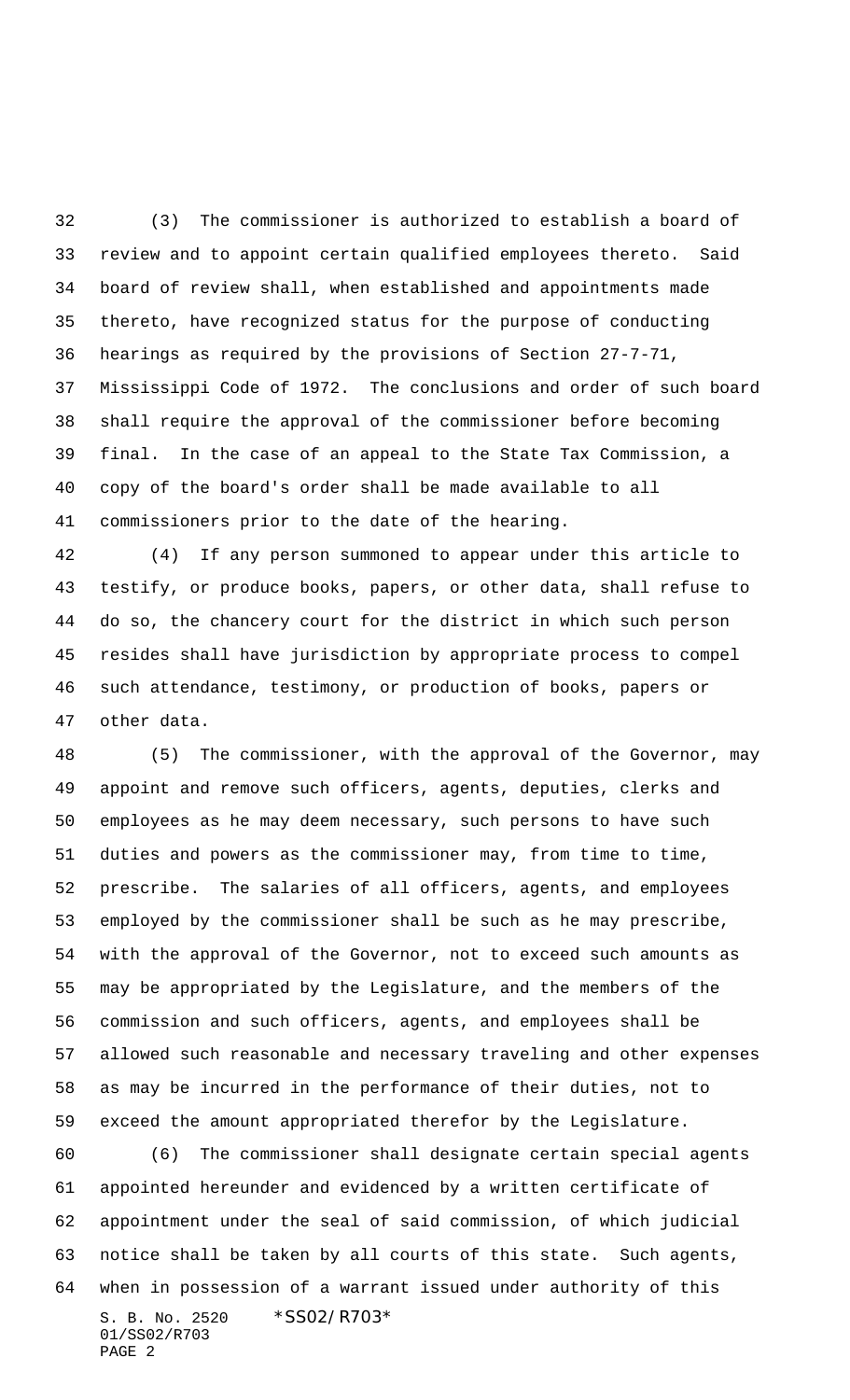article, shall have all the powers and duties of the sheriff in enforcing the provisions of the article relating to the warrant thus issued, and in making arrests of persons obstructing or seeking to obstruct the execution of such warrant, or in serving any writ, notice, or order connected with the enrolled judgment for which the warrant is issued by whatever officer or authority of court issued.

 **\* \* \***

 (7) The commissioner may require such of the officers, agents, and employees, as he may designate, to give bond for the faithful performance of their duties, in such form and with such securities as he may determine, and all premiums on such bonds shall be paid by the commissioner out of the moneys appropriated for the purposes of this article.

 (8) All officers empowered by law to administer oaths and the members of the commission, and such officers as it may designate, shall have power to administer an oath to any person or to take the acknowledgment of any person in respect to any return or report required by this article or the rules and regulations of the commissioner.

 (9) All agents of the commissioner shall have, for identification purposes, proper credentials signed by the chairman of the commission.

 (10) The commissioner shall prepare and publish annually statistics reasonably available with respect to the operation of this law, including classification of taxpayers and of the income, the amounts allowed as deductions, exemptions, and credits, and also a statement of the cost of administering this article, and any other facts deemed pertinent and valuable.

 SECTION 2. Section 27-13-53, Mississippi Code of 1972, is amended as follows:

27-13-53. **\* \* \***

S. B. No. 2520 \*SS02/R703\* 01/SS02/R703 PAGE 3